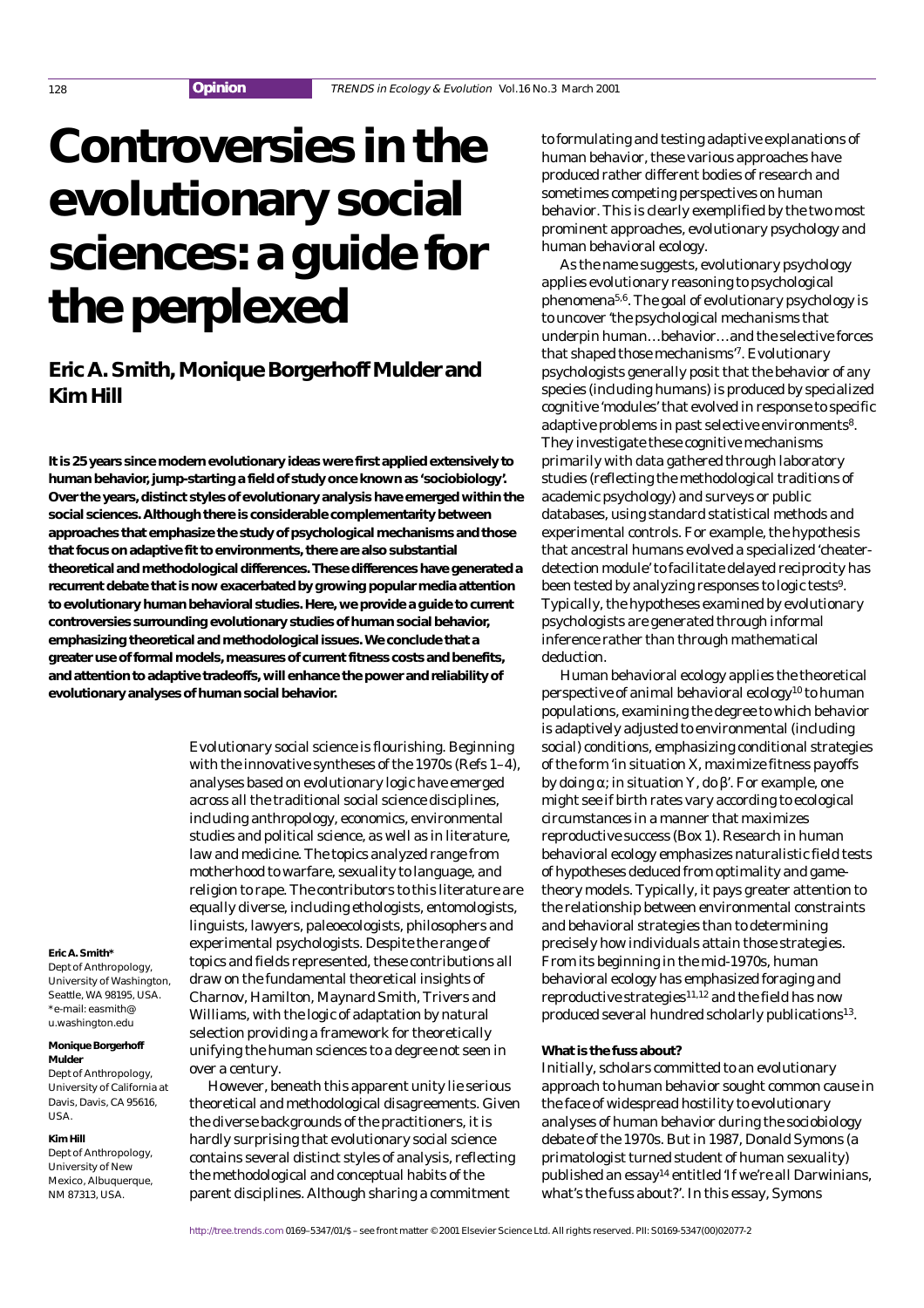## **Box 1. How to maximize your descendants**

Several studies of traditional human societies have investigated whether parents produce an optimal number of offspring, following the logic of Lack<sup>a</sup> and Smith and Fretwell<sup>b</sup>. Blurton Jones<sup>c</sup> showed that among southern African !Kung San foragers, a lengthy 48-month interval between births was the modal pattern, and reduced child mortality enough to maximize the number of surviving offspring that the women raised in their lifetimes. By contrast, among the Ache of Paraguay, there is no evidence that infant mortality is associated with either the number of siblings or the length of the birth interval preceding the child's birth, a finding that might be due to rapid growth in the Ache population during the pre-contact period that was sampled demographically<sup>d</sup>. In modern, low-fertility populations, human behavioral ecologists have often posited that small family sizes are optimal with respect to fitness, given the extraordinary high costs of raising offspring. Data to show that intermediate-sized families are optimal



TRENDS in Ecology & Evolution

with respect to the production of grandchildren have been lacking<sup>e</sup>. However, in an agropastoral Kenyan community that faces severe competition between sons for the land and livestock crucial to a successful reproductive career<sup>f</sup>, intermediate-sized families do appear to be optimal with respect to the production of grandchildren, at least for women<sup>g</sup>. As shown in Fig. I, if we subdivide data on Kenyan Kipsigis women according to both surviving offspring per woman and wealth classes (based on their husband's land ownership), the number of grandchildren peaks at intermediate levels ( $p$  < 0.05). Therefore, this study contributes to the attempts of behavioral ecologists to specify the social and ecological conditions that might favor the adoption of varying (but locally adaptive) levels of fertility.

#### **References**

- a Lack, D. (1947) The significance of clutch size. *Ibis* 89, 302–352
- b Smith, C.C. and Fretwell, S.D. (1974) The optimal balance between size and number of offspring. *Am. Nat.* 108, 499–506
- c Blurton Jones, N.G. (1986) Bushman birth spacing: a test for optimal interbirth intervals. *Ethol. Sociobiol.* 7, 91–105
- d Hill, K. and Hurtado, A.M. (1996) *Ache Life History: The Ecology and Demography of a Foraging People*, Aldine de Gruyter
- e Borgerhoff Mulder, M. (1998) The demographic transition: are we any closer to an evolutionary explanation? *Trends Ecol. Evol.* 13, 266–270
- f Borgerhoff Mulder, M. (1998) Brothers and sisters: how sibling interactions affect optimal parental allocations. *Hum. Nat.* 9, 119–162
- g Borgerhoff Mulder, M. (2000) Optimizing offspring: the quantity–quality tradeoff in agropastoral Kenyan Kipsigis. *Evol. Hum. Behav.* 21, 391–410

mounted an attack on what he called 'Darwinian anthropology' (actually, classic human sociobiology), and advocated an alternative approach focused on evolved psychological mechanisms. This salvo ignited a debate over the correct way to study human behavioral adaptation, and helped launch evolutionary psychology as a distinct field. Although some recent publications<sup>15-17</sup> have emphasized the complementarity between evolutionary psychology and other approaches, major disagreements remain. Despite appearances, this debate is more than a parochial turf battle involving a narrow set of participants; it should concern anyone interested in (or worried about) the role of evolutionary explanation in human affairs, for several related reasons.

First, evolutionary studies of human behavior are receiving extraordinary attention from the popular

media. Every week, there are spirited debates in national newspapers on topics such as the evolution of religion or morality, magazine articles on polyandry or the evolutionary secrets of beauty, and risqué latenight talk shows discussing evolutionary rationales for the sexual indiscretions of politicians. There is a common weakness to these exposés: a tendency to engage in 'just-so' story telling only loosely aligned with evolutionary logic, let alone to rigorous data. Sometimes, it appears that authors are tempted to sacrifice accuracy and intellectual caution for media attention. We suspect that there are few current areas of evolutionary and ecological research where the popular : primary literature ratio is so high, making it imperative to lay out clearly the methodological and conceptual debates and caveats.

Second, most academics are too busy to read primary literature unrelated to their own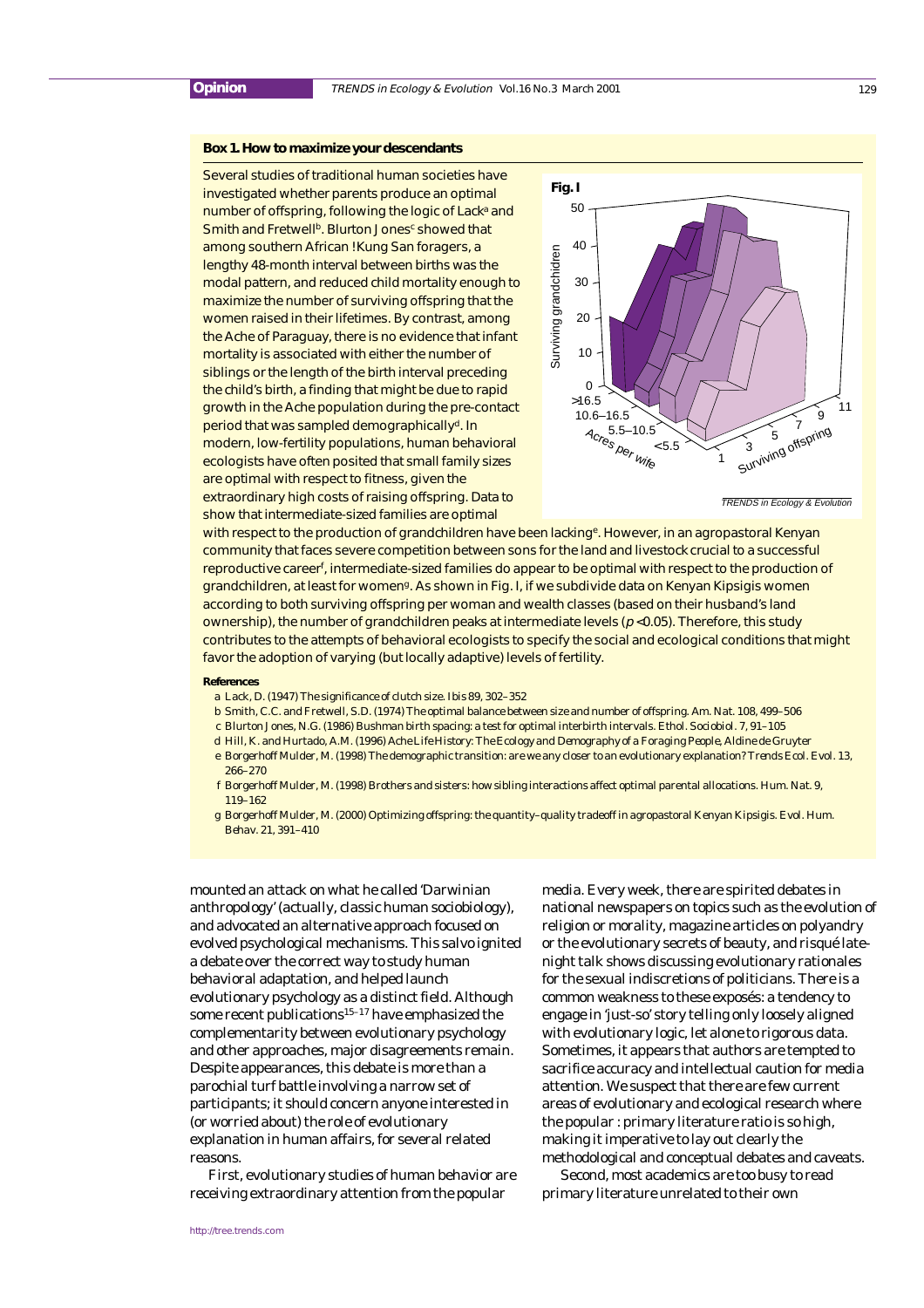specialization, and we are all increasingly relying on popularized syntheses. For this reason, we suspect that the general picture *Trends in Ecology & Evolution* readers have of evolutionary social science is represented by a recently published Perspective by Pigliucci and Kaplan<sup>18</sup>. Referring to a prominent review article by Daly and Wilson<sup>19</sup>, Pigliucci and Kaplan suggest that 'a new brand of sociobiology, renamed ''evolutionary psychology'', seems to be retracing its ancestor's path of mistakes by making wild claims on the genetic basis of human behavior while ignoring the two decades of debate about the adaptationist program'. Daly and Wilson do not make such claims, but those exposed to evolutionary psychology (or other approaches in evolutionary social science) primarily through the popular literature might easily come to this conclusion.

Third, and most importantly, the various styles of evolutionary social science are historically distinct and have developed quite different research traditions. Contrary to the increasingly prevalent belief that evolutionary psychology encompasses the work of all those involved in evolutionary analyses of human behavior, we contend that these research traditions differ in important theoretical and substantive ways<sup>20</sup>. Specifically, these differences involve: (1) the role of formal models and deductive theory; (2) the postulated specificity and rigidity of evolved psychological mechanisms; (3) assumptions regarding the prevalence of adaptive lag and the nature of adaptation to past environments; and (4) the theoretical and methodological relevance of fitness measures to analyses of contemporary behavior. These divergences have several major consequences for analyses of human behavior, as we now hope to show.

**'Adaptation executers' or 'fitness maximizers'?** Some researchers suggest that human minds consist of 'mental modules' running 'Darwinian algorithms' that solve discrete social problems such as mate choice, free-rider detection and parental solicitude. From this perspective, organisms (including humans) are 'adaptation executers' that respond to environmental cues in any specific domain (e.g. mate choice) using mental modules evolved for that specific purpose in past environments8 .

By contrast, other researchers are less interested in the structure of the mind than in its behavioral output and, therefore, employ relatively simple analytical models, based on optimality methods<sup>21</sup> or evolutionary game theory<sup>22</sup>, to generate predictions concerning behavior. Optimization analysis focuses on tradeoffs, such as fewer offspring for ones of higher quality, or lower food intake for better predator avoidance. Solving such tradeoffs requires some goal or currency that is maximized; in evolutionary studies, this currency is either inclusive fitness (of the focal individual), or some proxy such as nutritional status<sup>23</sup> or offspring survival<sup>24</sup>. Although this

http://tree.trends.com

approach makes few explicit assumptions about cognitive architecture, it implies great flexibility (behavioral phenotypes with wide reaction norms, in the parlance of developmental biology) and the ability to behave adaptively in a wide range of environments.

Critics of the fitness-maximization perspective characterize it as a form of naive adaptationism that lacks scientific rigor. They criticize appeals to fitness maximization for confusing proximate motivation with evolutionary mechanism<sup>19</sup> (after all, organisms do not strive to maximize fitness, but rather to obtain food and mates, avoid predators and parasites, and so on). They further argue that adaptations are designed to solve specific adaptive problems, such as pumping blood (hearts) or selecting mates (mate-choice algorithms)25,26. Some evolutionary psychologists go so far as to argue that designing organisms to maximize fitness is impossible, tantamount to assuming that individuals have 'a magic ability to find the course of action that maximizes inclusive fitness'19. Thus (we have heard it claimed), you can program a robot to sweep a room, or to stamp envelopes, but you cannot program one to maximize fitness. Similarly, the view that evolution will favor a collection of specialized cognitive modules designed to solve various adaptive problems over a general-purpose optimality synthesizer is promoted (in one popular metaphor) by citing the superiority of the multitool Swiss Army knife over an all-purpose pocket knife.

What responses have been made to such arguments? First, the specificity of evolved mechanisms is a matter to be established empirically rather than accepted *a priori*. For example, although adaptive explanations of human polyandry might seem to imply a specific 'polyandry module' evolved in the remote past<sup>7</sup>, such practices might arise as an expression of a more generalized ability to vary behavior concerning marriage and property rights in locally adaptive ways<sup>27</sup>. Second, the existence of numerous distinct modules is somewhat at odds with the common conception of evolution proceeding by 'tinkering' with existing evolved traits<sup>28</sup> and co-opting them to solve novel adaptive problems.

Third, the specialized-module framework fails to specify how the different modules might fit together (a fundamental theoretical issue given the tradeoffs that lie at the heart of evolutionary optimization). Unlike a robot designed to excel at sweeping or stamping, natural selection is unlikely to design organisms to maximize outputs of any particular task; rather, selection should favor organisms that optimize these abilities (trade off amounts and efficiencies in each), thus maximizing their chances of surviving and reproducing. If efficient foraging conflicts with efficient mate-guarding and/or efficient childcare, how will specialized mechanisms for each of these domains be designed to interact? Unlike the specialized robot, effective adaptive design requires integrative mechanisms for measuring tradeoffs (which themselves vary in complex and contingent ways), and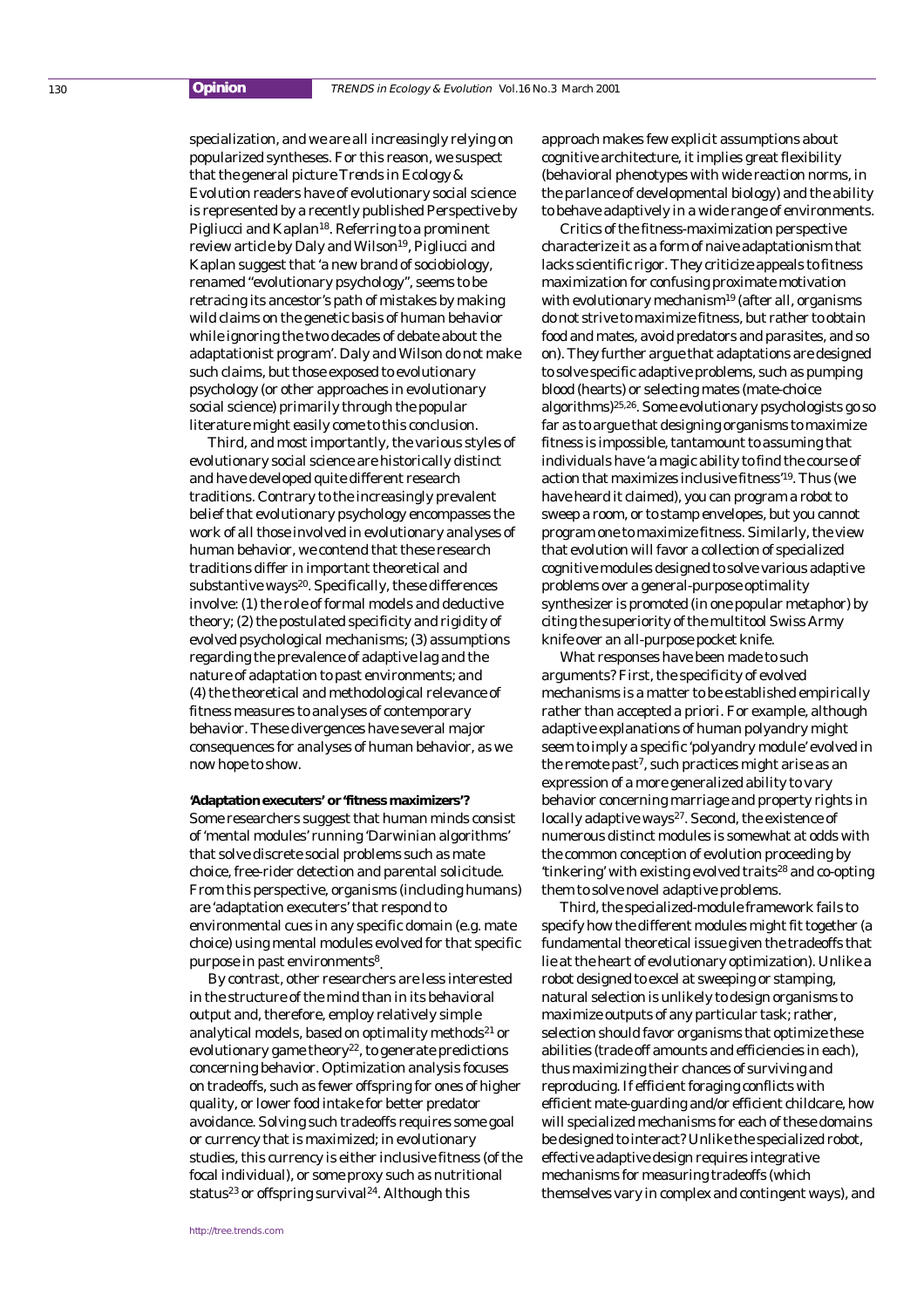adjusting behavior according to the weighted effect of different activities on expected inclusive fitness.

This last point bears on one of the most controversial issues facing evolutionary analyses of human behavior. The image conveyed in some very influential accounts of human behavioral adaptation is of individuals enacting a series of scripts fashioned in our remote evolutionary past that might or might not make sense in the modern world but still constrain us to act in rather stereotyped ways: for example, males selecting mates on the basis of youthfulness, hip : waist ratios, and other invariant cues of fertility and health, and females selecting mates on the basis of status or resources<sup>29</sup>. Two decades of research on the psychological adaptations underlying mating preferences has generated a list of the sexual and parental cues men and women look for in mates, but almost no information on how these cues are contextually weighted, how they interact with one another, and how they are used in the real world of mating markets and biological clocks<sup>30</sup>. By contrast, the optimality approach suggests that because mate acquisition involves tradeoffs with other adaptive domains, a more flexible and socially attuned decision-maker is needed<sup>31</sup>. In effect, the Swiss Army knife needs an intelligent actor who can employ it in an adaptive (fitness-enhancing) manner, selecting the right tool for the job at hand, or even improvising if no 'built-to-order' tool is available.

Recent research on possible interactions between mating, parenting and subsistence is providing some interesting insights into human reproductive behavior. For example, in societies ranging from African hunter-gatherers<sup>32</sup> to urban America<sup>33</sup>, caregiving and provisioning by stepfathers is commonplace in many social settings where marital instability is high, and is modulated in ways that suggest that it is designed to attract or maintain mating access to the mother<sup>34,35</sup>. Thus, although males do invest less in stepchildren than in biological offspring, and stepfathers pose a statistically higher source of abuse than biological fathers<sup>36</sup>, mating constraints and female choice can significantly moderate these tendencies. Even from a darwinian perspective, stepfathers are not necessarily as uncaring or dangerous as some simplistic popularizations would suggest.

Tradeoffs between parenting and subsistence are also common, and might shape human life histories, patterns of maternal–kin cooperation, and foodsharing in complex ways $24,37-39$ . For example, a recent study in a Melanesian community provides evidence that cooperative sea-turtle hunting to provision feasts is a form of costly signaling in which hunters sacrifice foraging efficiency to gain status and, ultimately, reproductive advantage40,41. The broader conclusion suggested by these studies and others $42$ , is that behavioral tradeoffs between different goals are common, and that solutions that maximize fitness given these constraints are likely to evolve.

#### **Adaptive lag and the 'EEA'**

The genetic evolution of complex adaptive design is a slow process. From this relatively uncontroversial starting point, some researchers have drawn rather sweeping conclusions: (1) all adaptations are solutions to recurrent adaptive problems in the remote past (which, following Bowlby<sup>43</sup>, is often termed the 'environment of evolutionary adaptedness' or EEA); (2) therefore, 'a well-formed description of an adaptation must consist solely of words for things, events, relations, and so forth, that existed in the EEA, which, in the case of human beings, means the Pleistocene world of nomadic foragers'25; (3) there is a yawning gulf between the EEA to which our domain-specific mechanisms are adapted, and the dramatically novel present, in which these mechanisms produce 'mismatches' that 'compromise the effectiveness of human adaptations'19. In other words, we have 'stone-age minds' faced with modern (evolutionarily novel) conditions; (4) given points (1) and (3), the resultant adaptive lag 'might have destroyed any association between reproductive success differentials and the proper functioning of psychological adaptations'19; and (5) hence, it follows that measures of current fitness are 'irrelevant' to determining the adaptive significance of human behavior<sup>25</sup>. Positive correlations of hypothesized adaptations and fitness might well be spurious, whereas negative measures could simply mean that phenotypes that were once fitness enhancing no longer have this effect in novel environments.

These claims have been challenged on several grounds. Paleoanthropologists and others question the validity of the EEA construct (1), or at least its definition as the Pleistocene world of hunter–gatherers, pointing out that the Pleistocene encompassed a highly variable set of environments and hominid social systems<sup>44</sup>. Although some selective factors or constraints are ancient (e.g. the sex differences associated with internal fertilization, gestation and lactation), others were altered a few millennia ago with the rise of agriculture and urbanization, enough time for at least some genetic evolution to have occurred<sup>45,46</sup>. Many researchers emphasize the flexibility of human adaptive mechanisms, and propose that evolved conditional strategies, learning biases and social information transfer47 will produce adaptive outcomes most of the time, even in relatively novel environments. To the extent that empirical evidence supports this last prediction, we can conclude that only the environmental details are novel, not the fundamental tradeoffs they present, nor the ability to recognize and appropriately react to those tradeoffs.

The idea that there must be a point-by-point match between selective features of the EEA and specific mechanisms guiding adaptive behavior (2) has also been questioned<sup>27</sup>. Because motor vehicles were not part of the EEA, does this mean that the evasive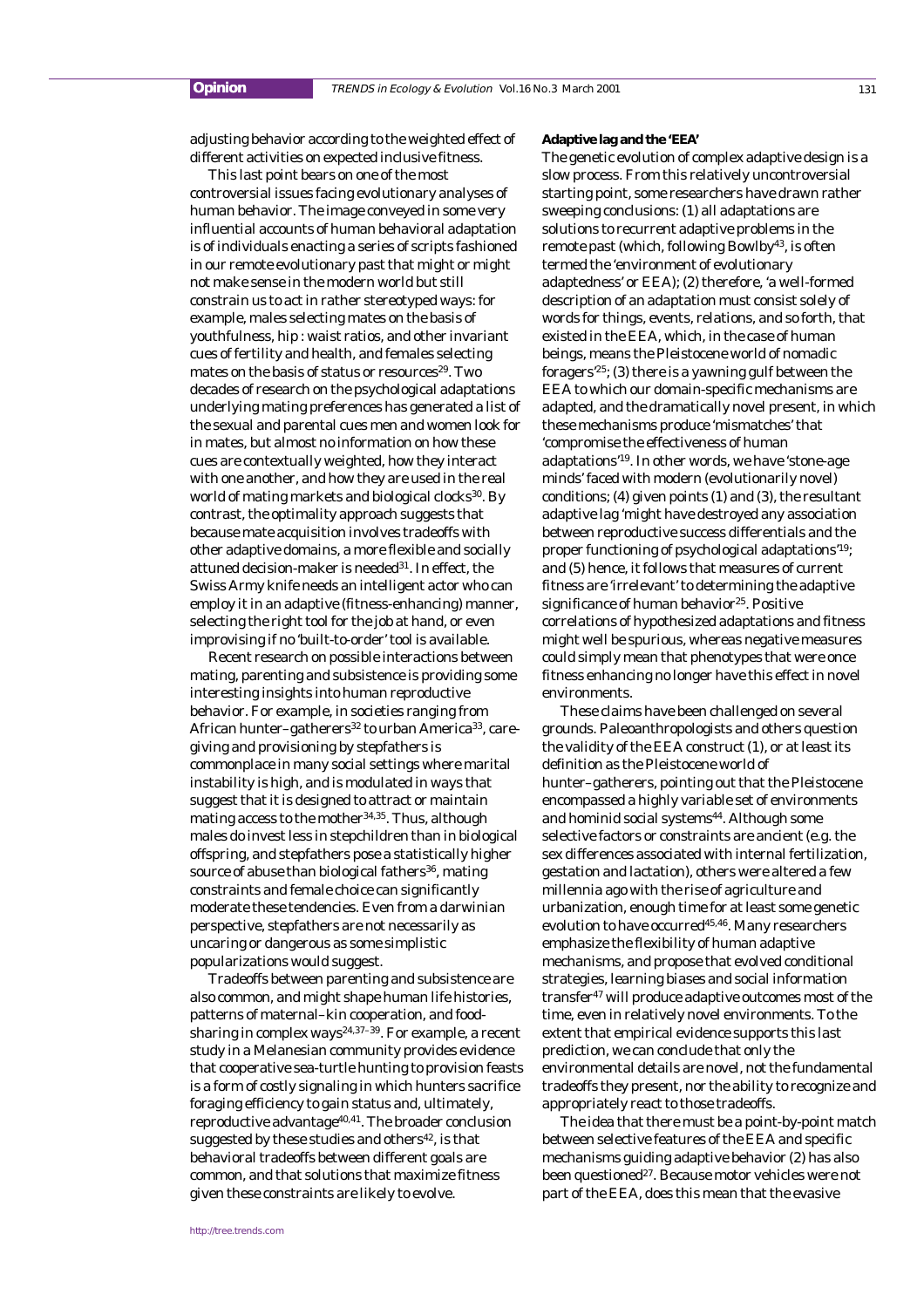actions of wary pedestrians fall outside the purview of adaptive analysis? Or did the past existence of falling boulders and charging rhinos select for a cognitive module general enough to minimize the chances of collision with large moving objects, whether they be rhinos or Range Rovers<sup>48</sup>? Or are the relevant evolved mechanisms even more general, having to do with motion detection, aversion to personal injury, and imitative learning? The verbal arguments of EEA proponents that seemed so incisive and revolutionary are compatible with any or all of the above, and hence rather lacking in predictive content.

Controversy over adaptive lag (3) and the relevance of fitness measures (4 and 5) has been extensive<sup>15,16,27,48,49</sup>. Those who attack the use of fitness measures often do so on the basis of assumption or anecdotal evidence. Assertions regarding the maladaptive effects of modern birth control and the demographic transition (reduction in family size with modernization)19 or the absence of any current fitness-related payoff to contemporary risk-taking behavior such as extreme sports<sup>50</sup>, are taken at face value. Empirical evaluation of these widespread assumptions is rare, in part because most researchers who use fitness-based currencies study small indigenous populations rather than urban/industrial ones. But, if the divide between the EEA and environmental novelty lies at the foragingagriculture boundary, there is a substantial set of studies of subsistence farmers and pastoralists that qualify13, including a growing number based on historical records from complex, nearly modern contexts<sup>42</sup>. This evidence suggests that any transition to societies where fitness measures of adaptive variation have reduced predictive power is much more recent than the end of the Pleistocene, and involves industrial production, formal education and artificial contraception<sup>51</sup>.

Even the most ardent supporters of fitnesscalibrated tests of adaptationist hypotheses recognize some limitations: measuring fitness or any of its components (e.g. reproductive success or survivorship) is often difficult, inefficient or otherwise inappropriate. Are there any drawbacks to not using fitness measures? If adaptations are designed to solve specific problems (the heart to pump blood, the beauty-evaluation module to detect youthful and healthy females, and so on), then why not just measure how well they do these things? There are two major objections that can be raised to such proposals.

First, there is the problem posed by adaptive tradeoffs. Although physiological and behavioral phenotypes are indeed specialized to perform specific functions, evolutionary logic suggests that they face significant design constraints reflecting the multiple goals of living organisms. If the heart were designed to be simply an effective blood pump, we would expect it to be larger and beat at a relatively constant speed; however, it is constrained in size and performance because the goal of optimal blood flow is traded off

against other fitness-related goals and other uses of energy. Given these constraints, natural selection has designed the heart to be a 'fitness-maximizing pump' rather than simply a blood pump. This is a crucial distinction that many proponents of domain-specific adaptation fail to grasp.

Second, there are real limitations to generating predictions about adaptive design from scenarios of how selection shaped a given adaptation in the EEA. The literature is replete with assertions that some particular trait, such as male competitiveness or risktaking50,52, would have enhanced the fitness of its bearers in ancestral environments, and that is why it occurs now. Such hypotheses might be plausible, but they are also often untestable. Ruling out any contemporary investigation of fitness outcomes produces an analysis based on the least measurable selection pressures, those hypothesized to have occurred in our remote evolutionary history. Although reasonable precautions must be taken with respect to adaptive lag and spurious correlations, even greater pitfalls face those who rely on adaptive story telling while eschewing optimization models and fitness measures.

**The rape-as-evolved-adaptation controversy** These and other caveats discussed above provide a useful perspective on a current controversy in evolutionary social science. A recent book by Thornhill and Palmer<sup>53</sup> proposes that rape might be the expression of a domain-specific adaptation that evolved as a male reproductive strategy in the EEA (although leaving open the possibility that rape might simply be a byproduct of 'simultaneous arousal and coercive inclinations'). This book has attracted considerable controversy and sensationalized press coverage but, in our view, its primary scientific weaknesses are the lack of explicit models or fitness measures, and the appeal to hypothetical domainspecific evolved psychological mechanisms.

We suggest that a more effective evaluation of the rape-as-evolved-reproductive-strategy hypothesis requires specification of an evolutionary model, and estimates of the fitness costs and benefits of rape. Ideally, these estimates should be based on quantitative data from several traditional societies (natural-fertility populations of hunter–gatherers or tribal people). As a preliminary exercise (Box 2), we use the most complete data available, from a single group of hunter–gatherers<sup>24</sup>, in order to estimate fitness costs and benefits of a single rape by a male aged 25 years (compared to an otherwise identical nonraping male). We assume that most rapes are reported or detected, and that rapists target only reproductive-aged women resident in their own community.

Although our list of parameters and estimates of their values is meant to be heuristic, and is certainly not definitive, we have not knowingly excluded factors that could plausibly alter the balance in favor of the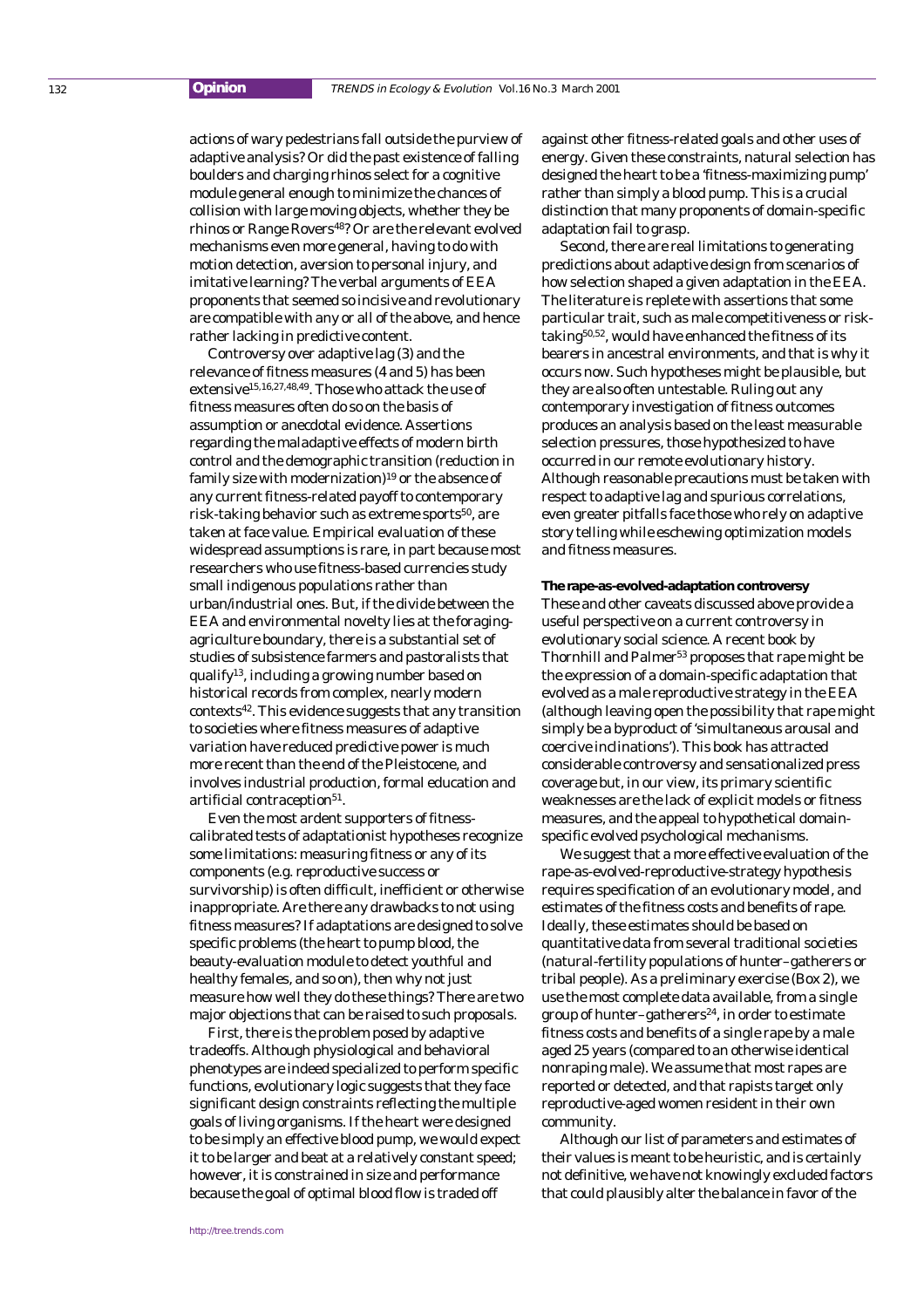## **Box 2. Is rape an evolved reproductive strategy?**

The recent book by Thornhill and Palmera on the evolutionary significance of rape has provoked much controversy. To illustrate the advantages of a specifically hypothetico-deductive research strategy over more intuitive approaches, we offer a heuristic but explicit model. Because most costs of committing rape involve death, injury or status reduction, whereas gains are measured in offspring produced, all costs and benefits of a single rape event must be converted into the common currency of reproductive value, scaled to 1 (the reproductive value of a female offspring at birth in a stationary population), to assess the tradeoff involved<sup>b</sup>. Thus, fitness costs are measured in lost reproductive value, and the gains in offspring produced are measured as additions to reproductive value. The following variables define these costs and benefits, illustrated with measurements (variables A, H and I) or estimates (from extensive demographic interviews) based on fieldwork among the Ache Indians of Paraguay<sup>c</sup>:

- A Reproductive value of an average (nonraping)  $25$ -year-old male =  $2.4$
- B Proportion surviving owing to retaliation by the victim  $= 0.995$
- C Proportion surviving owing to retribution by victim's husband or  $kin = 0.99$
- D Proportion surviving owing to loss of alliances = 0.995
- E Proportional fertility owing to status  $loss = 0.99$
- F Inclusive fitness cost from impact of rapist's behavior on close  $kin = 0.005$

Total cost to rapist, per rape is measured by:  $A - ABCDE + F = 0.0762$ 

- H– Probability that a reproductive-aged woman is having ovulatory cycles (given rates of pregnancy and lactational amenorrhea in traditional populations) = 0.15
- I-Probability that an ovulating woman will conceive, per rape  $= 0.07$  (2/28)
- J Proportion of fetuses surviving owing to rape-related abortion =  $0.9$
- K Proportion of infants surviving owing to rape-related infanticide =  $0.9$
- L Proportion of children surviving owing to rape-related parental neglect =  $0.95$
- M Proportional adult mating success of

child given rape-related status =  $0.95$ Total expected increment in the rapist's reproductive value, per rape is measured by  $HJKLM = 0.0078$ 

Thus, given the estimated parameter values, our model predicts that the fitness cost of committing a rape exceeds the benefit by an order of magnitude. Whereas these quantitative results are based on specific parameter values, the qualitative result (costs > benefits) are quite insensitive to these values. The qualitative result holds even if we completely eliminate any single model parameter except I (the probability of impregnation of an ovulating rape victim); and holding other parameter values constant, I would have to exceed 0.695 (nearly five out of seven cases) to produce a net benefit. Based on our experience in small-scale societies, we assume that knowledge of the rape always becomes widespread; but reducing the incidence of discovery to 50% would still leave predicted rape costs (0.044) much higher than the benefits (0.009). Whereas the payoff to rape might be increased by the rapist avoiding pregnant and lactating women, it would still not be high enough to favor rape; and if selection of victims was similar to that reported in modern societies (where a large fraction of rape victims are pre- and postreproductive women)a the likelihood of rape being an evolved adaptation is even lower.

Finally, our model is designed for situations where rapist and victim belong to the same community; rape during raids on enemies might reduce many costs close to zero. But, even if such rape opportunities arose as often as once per year, they would increase a 25-year-old male's expected lifetime reproduction by only 0.4%, making selection for special rape mechanisms in warfare extremely weak relative to other factors that influence male fitness. Rape in large, urban, relatively anonymous settings might also have low costs, but this context is evolutionarily novel and hence irrelevant to the question addressed by our model, the plausibility of Thornhill and Palmer's hypothesis of a specially evolved rape adaptation.

### **References**

- a Thornhill, R. and Palmer, C. (2000) *A Natural History of Rape: Biological Bases of Sexual Coercion*, MIT Press
- b Charlesworth, B. and Charnov, E.L. (1981) Kin selection in age-structured populations. *J. Theor. Biol.* 88, 103–119
- c Hill, K. and Hurtado, A.M. (1996) *Ache Life History: The Ecology and Demography of a Foraging People*, Aldine de Gruyter

evolution of rape. If anything, we have been conservative in estimating the costs of raping; for example, our model assumes no opportunity cost of time and energy expended in the rape (which could be significant if successful rape required extensive planning and time incurred waiting for an appropriate opportunity). Note that none of the effective counter strategies to rape included in our model require rape in order to evolve or be maintained in a population. They might all be favored in any environment where unwanted pregnancies associated with low paternal investment are a common risk and women or their kin have strong disincentives to invest in such children<sup>31</sup>, and where individuals who commit acts detrimental to others are punished $54$ .

The model predicts that, with the estimated parameter values, the total fitness cost of committing

expected benefit. This suggests that only men with an expected reproductive value of ≤1/10 that of an average 25-year-old can benefit from rape. Whether such men are common in a population and how frequently they would have opportunities to rape are crucial to determining whether a specific rape adaptation would be favored by selection. Because the expected payoff from a rape is so low, few, if any, men should be disposed to use rape as a reproductive strategy unless the cost is near zero. Although this conclusion is based on our particular estimates, it is important to stress that it is insensitive to moderate variation in our estimates of each of the variables listed above (Box 2).

a rape is an order of magnitude higher than the

The most important contribution of a formal model of evolutionary tradeoffs for any hypothesized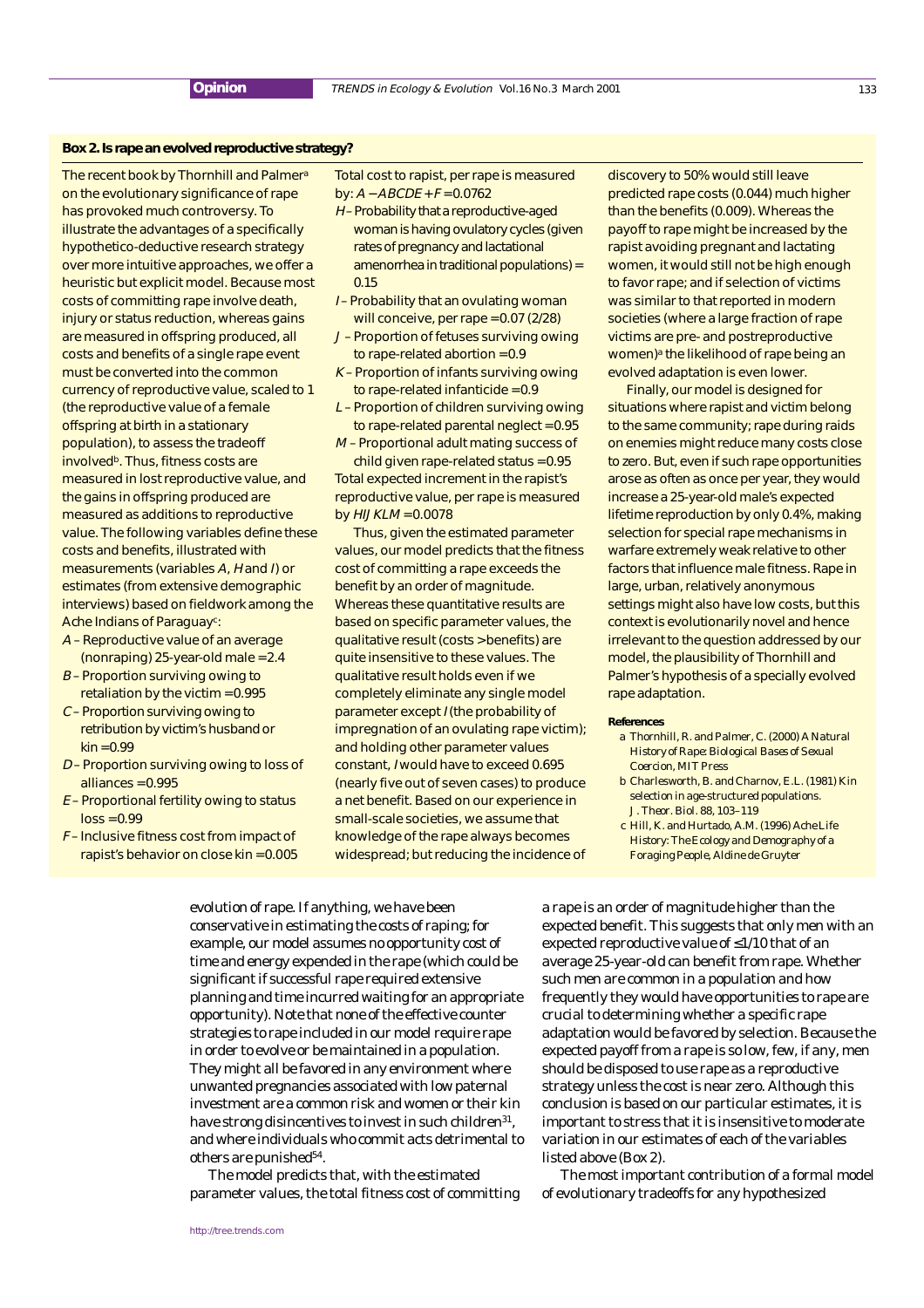adaptation is that, by specifying the assumed costs and benefits, it clarifies what must be measured to test the adaptive hypothesis. Such models also help generate novel predictions. For example, the model in Box 2 suggests that, if rape were an evolved reproductive strategy, older men would be more likely to rape, because they have less reproductive value to lose from violent retribution or status reduction. These and other hypotheses deducible from a formal model are falsifiable with empirical data, including measures of behavioral impacts on fitness components, something difficult to do within the theoretical and methodological framework employed by Thornhill and Palmer.

#### **Prospects**

Many of the issues discussed here have implications for the whole field of behavioral ecology and animal behavior49. Mechanism specificity and tradeoffs between different adaptive goals are pertinent to all species, and are receiving increasing attention in behavioral ecology. The issue of adaptive lag might be more pertinent to humans than to other species, although global environmental change is bringing that into question. To the extent that anthropogenic environmental change is intentional, and thus guided by evolved goals, it might often serve human fitness interests – an expectation consistent with the remarkable growth of the human population.

The extensive use in behavioral ecology of formal models to generate testable hypotheses accounts for much of the progress in evolutionary research on

### **Acknowledgements**

We are very grateful to E. Charnov, R. Dunbar, D. Grayson, G. Kushnik, J. Lancaster, K. O'Connor, C. Palmer, J. Scheib, M. Shenk, R. Thornhill and one anonymous reviewer for useful comments on this article.

**References**

(4th edn), Blackwell

- 1 Wilson, E.O. (1978) *On Human Nature,* Harvard University Press
- 2 Dawkins, R. (1976) *The Selfish Gene,* Oxford University Press
- 3 Alexander, R.D. (1979) *Darwinism and Human Affairs,* University of Washington Press
- 4 Chagnon, N.A. and Irons, W.G., eds (1979) *Evolutionary Biology and Human Social Behavior: An Anthropological Perspective,* Duxbury Press
- 5 Barkow, J.H. *et al*., eds (1992) *The Adapted Mind: Evolutionary Psychology and the Generation of Culture,* Oxford University Press
- 6 Buss, D.M. (1999) *Evolutionary Psychology: The New Science of the Mind,* Allyn and Bacon
- 7 Symons, D. (1992) On the use and misuse of Darwinism in the study of human behavior. In *The Adapted Mind: Evolutionary Psychology and the Generation of Culture* (Barkow, J. *et al*., eds), pp. 137–159, Oxford University Press
- 8 Tooby, J. and Cosmides, L. (1990) The past explains the present: emotional adaptations and the structure of ancestral environments. *Ethol. Sociobiol.* 11, 375–424
- 9 Cosmides, L. and Tooby, J. (1992) Cognitive adaptations for social exchange. In *The Adapted Mind; Evolutionary Psychology and the Generation of Culture* (Barkow, J. *et al*., eds), pp. 163–228, Oxford University Press
- 10 Krebs, J.R. and Davies, N.B., eds (1997) *Behavioural Ecology: An Evolutionary Approach*
- 
- 11 Smith, E.A. and Winterhalder, B., eds (1992) *Evolutionary Ecology and Human Behavior*, Aldine de Gruyter
- 12 Borgerhoff Mulder, M. (1991) Human behavioral ecology: Studies in foraging and reproduction. In *Behavioral Ecology: An Evolutionary Approach* (Krebs, J. and Davies, N., eds), pp. 69–98, Blackwell
- 13 Winterhalder, B. and Smith, E.A. (2000) Analyzing adaptive strategies: human behavioral ecology at twenty-five. *Evol. Anthropol.* 9, 51–72
- 14 Symons, D. (1987) If we're all Darwinians, what's the fuss about? In *Sociobiology and Psychology: Ideas, Issues and Applications* (Crawford, C. *et al.*, eds), pp. 121–146, Erlbaum
- 15 Borgerhoff Mulder, M. *et al*. (1997) The place of behavioral ecological anthropology in evolutionary social science. In *Human by Nature: Between Biology and the Social Sciences* (Weingart, P. *et al*., eds), pp. 253–282, Erlbaum
- 16 Sherman, P.S. and Reeve, H.K. (1997) Forward and backward: alternative approaches to studying human social evolution. In *Human Nature: A Critical Reader* (Betzig, L.M., ed.), pp. 147–158, Oxford University Press
- 17 Smith, E.A. (2000) Three styles in the evolutionary study of human behavior. In *Human Behavior and Adaptation: An Anthropological Perspective* (Cronk, L. *et al.*, eds), pp. 25–44, Aldine de Gruyter
- 18 Pigliucci, M. and Kaplan, J. (2000) The fall and rise

animal behavior over the past three decades. Consequently, far from abandoning these methods in the study of humans, we think that their use should be expanded. How to study human decision making from an evolutionary perspective, how well these decisions might track current fitness optima, and the extent to which decisions map onto actual cognitive mechanisms, are all current questions<sup>55</sup>, generating some truly innovative research among evolutionary thinkers56–59. Our goal in reviewing the debates within evolutionary social science is not to demote the importance of any one approach, such as evolutionary psychology. Indeed, theoretical and methodological plurality becomes increasingly important as the scope of topics falling under evolutionary scrutiny expands.

However, we do want to raise caveats over some developments in a young and provisional science, particularly when these become popularized. Some rather inflammatory claims, based only loosely or speculatively on evolutionary theory, are in danger of diverting even scholarly attention from more careful and sophisticated research. There is a growing danger that careless popularizations, adaptationist storytelling and overly rigid views of human decisionmaking mechanisms will produce an inevitable backlash against all evolutionary approaches in the social sciences, irrespective of the assumptions and methods employed. Given all the valuable research on human behavioral adaptation from a variety of theoretical and methodological perspectives that has emerged in the past few years, this would be unfortunate.

> of Dr Pangloss: adaptationism and the Spandrels paper 20 years later. *Trends Ecol. Evol.* 15, 66–70

- 19 Daly, M. and Wilson, M. (1999) Human evolutionary psychology and animal behaviour. *Anim. Behav.* 57, 509–519
- 20 Smith, E.A. *et al*. (2000) Evolutionary analysis of human behaviour: a commentary on Daly and Wilson. *Anim. Behav.* 60, F1–F6.
- 21 Parker, G.A. and Maynard Smith, J. (1990) Optimality theory in evolutionary biology. *Nature* 348, 27–33
- 22 Dugatkin, L.A. and Reeve, H.K., eds (1998) *Game Theory and Animal Behavior*, Oxford University Press
- 23 Sellen, D.W. (1999) Polygyny and child growth in a traditional pastoral society: the case of the Datoga of Tanzania. *Hum. Nat.* 10, 329–371
- 24 Hill, K. and Hurtado, A.M. (1996) *Ache Life History: The Ecology and Demography of a Foraging People*, Aldine de Gruyter
- 25 Symons, D. (1989) A critique of Darwinian anthropology. *Ethol. Sociobiol.* 10, 131–144
- 26 Tooby, J. and Cosmides, L. (1992) The psychological foundation of culture. In *The Adapted Mind; Evolutionary Psychology and the Generation of Culture* (Barkow, J. *et al*., eds), pp. 19–136, Oxford University Press
- 27 Smith, E.A. (1998) Is Tibetan polyandry adaptive? Methodological and metatheoretical analyses. *Hum. Nat.* 9, 225–261
- 28 Jacob, F. (1977) Evolution and tinkering. *Science* 196, 1161–1166